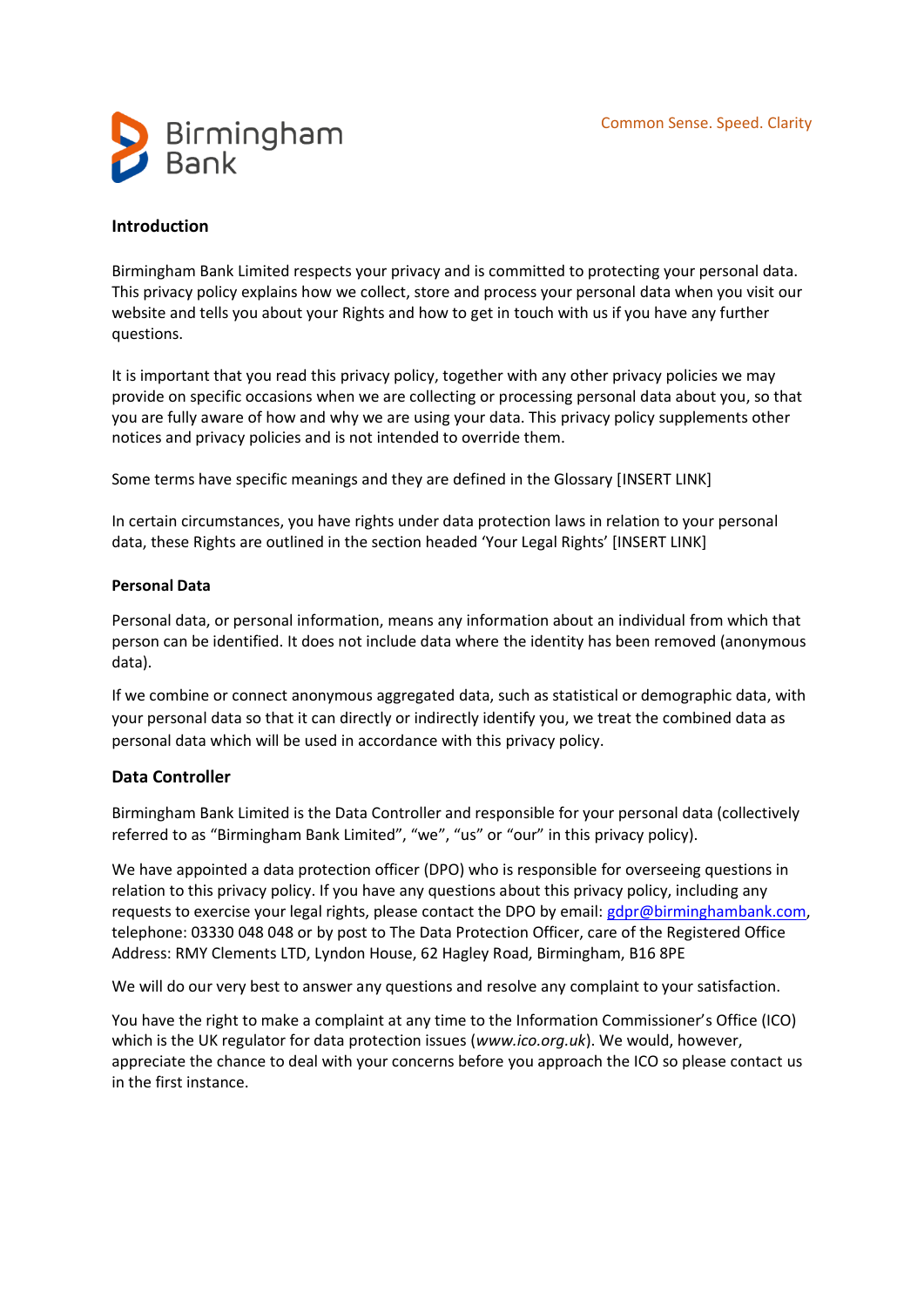# **The types of information we collect about you**

We may collect, use, store and transfer different kinds of personal data about you, including, but not exclusively:

- Information you give us when you apply for one of our products or services . This will be the name, address, telephone number(s), date of birth, personal address and email address, country of residence and position within the organisation for all people who are party to the Agreement.
- Financial Information such as your bank account details, transactional history and payment card details.
- Information you provide when you voluntarily complete customer surveys or otherwise provide feedback.
- Correspondence you may have with us (including recordings of your calls with us) and any complaints you have raised for our attention.
- Information from the credit reference agency Equifax plc, which gathers information for us from public authorities, to verify your identity; for example, the Driver Vehicle Licensing Agency (DVLA) and local authorities who run the UK electoral rolls.
- Your name, business name, business address, business email address and business telephone number where these have been obtained from third parties for the purposes of marketing. Marketing and Communications Data includes your preferences in receiving marketing from us and our third parties and your communication preferences.
- Technical Information which could include things such as your internet protocol (IP) address, browser type and version, time zone setting and location, browser plug-in types and versions, operating system and platform, and other technology on the devices you use to access this website.
- Usage Data includes information about how you use our website, products and services. Information about your use of our website is collected using cookies. You can read more about these, including how to refuse all or some browser cookies, here [INSERT LINK TO COOKIE POLICY].

We do not collect any Special Categories of Personal Data about you (this includes details about your race or ethnicity, religious or philosophical beliefs, sex life, sexual orientation, political opinions, trade union membership, information about your health, and genetic and biometric data). Nor do we collect any information about criminal convictions and offences.

## **If you choose not to give us personal data.**

Where we need to collect personal data by law, or under the terms of a contract we have with you, and you choose not to provide that data, we may not be able to perform the contract we have or are trying to enter into with you (for example, to provide you with a savings account or loan). In this case, we may have to cancel the product or service you have with us, but we will notify you if this is the case at the time.

## **Information about you which we collect from, or share with third parties**

We may receive personal data about you from various third parties and public sources as set out below: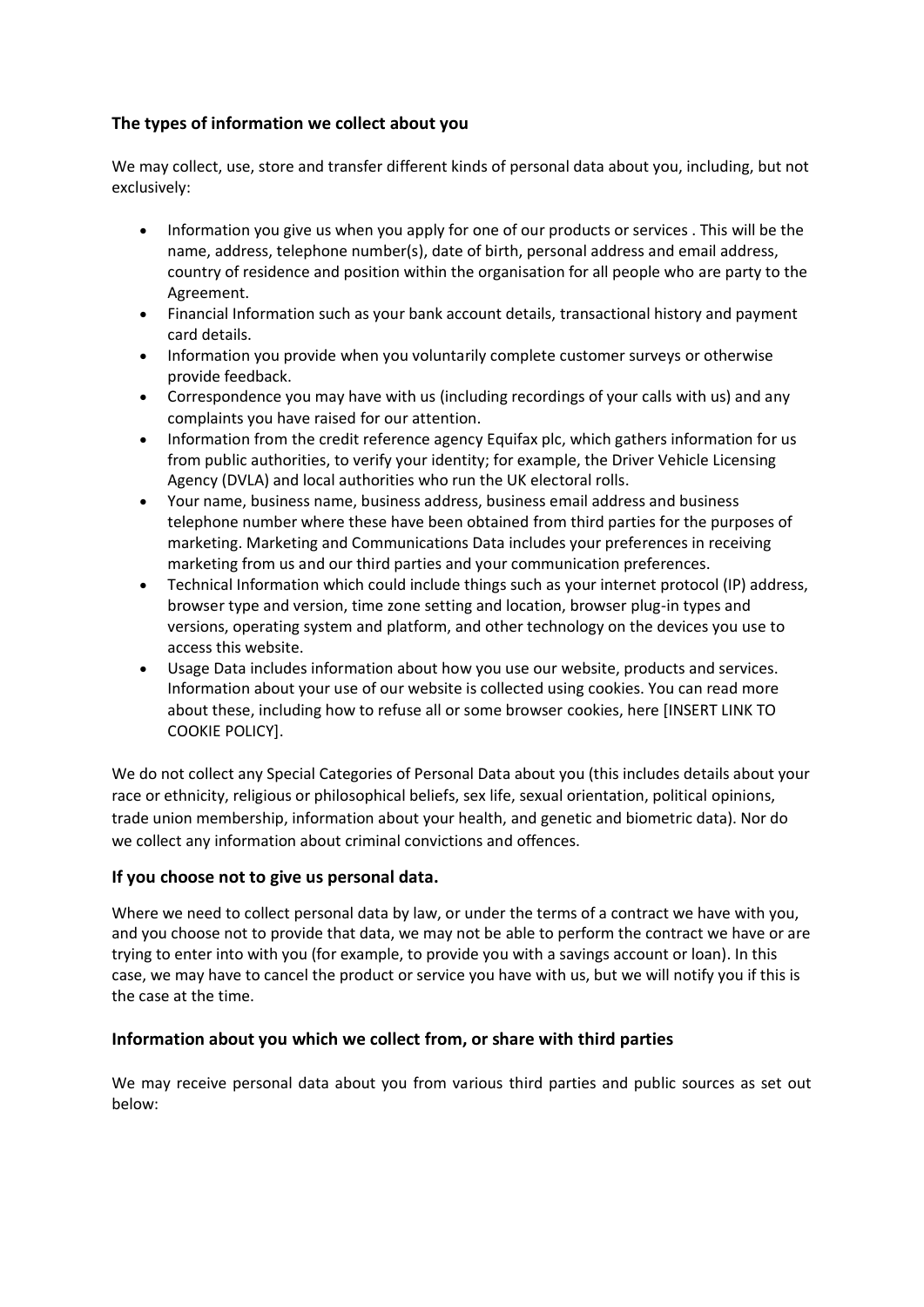- Credit reference agencies:
	- o **Credit Decisions by Us.** If Birmingham Bank needs to make a credit decision when you apply for a credit-based product or service, or to review the amount of credit it provides under an existing arrangement, such as a vehicle loan, your records will be searched, along with those of anyone who is financially associated with you such as your spouse, partner or associated businesses. The credit reference agency will keep a record of this search and place a 'footprint' on your credit file, whether or not the application proceeds. You have a right to apply to credit reference agencies for a copy of your file.
	- o **Data Released by Us.** We may give details of your account and how you conduct it to credit reference agencies, including if you borrow and do not repay in full and on time. If you fall behind with your payments and a full payment or satisfactory proposals are not received within 30 days of a formal demand being issued, then a default notice may be recorded with the credit reference agencies. Any records shared with credit reference agencies will remain on their file for 6 years after your account is closed whether it has been settled by you or as a result of a default. Other organisations may see these searches and updates if you apply for credit in the future, and these may affect your ability to borrow from other lenders.
	- o **Financial Associations.** You may apply for or hold an account in joint names, tell us that you have a spouse or tell us that you have a financial associate. In these circumstances, a 'financial association' will be created between your records, including any previous and subsequent names used by you. This means that your financial affairs may be treated as affecting each other. These links will remain on your and their files until such time as you or your partner is successful in applying for a disassociation with the credit reference agencies to break that link. You must be sure that you have their agreement to disclose information about them. Searches may be made on all joint applicants, and search footprints will be left on applicants' records.
	- o **Credit Searches.** We carry out credit searches using Equifax, but details of how you have run your account(s) may be disclosed to all credit reference agencies. The information they hold may not be the same and there is a small fee that you may need to pay to each agency that you apply to. Their address is: Equifax Ltd Customer Service Centre PO Box 10036 Leicester LE3 4FS or log on to [www.equifax.co.uk.](http://www.equifax.co.uk/)
	- o **Credit Reference Agency Information Notice.** The credit reference agencies have produced a standard Credit Reference Agency Information Notice (CRAIN) which sets out how data will be processed by the three Credit Reference Agencies. The relevant Information Notice for Equifax is available a[t www.equifax.co.uk/crain/.](http://www.equifax.co.uk/crain/)
	- o **Automated AML screening.** This is undertaken by ComplyAdvantage whose terms and conditions and cookie policy can be found at [https://complyadvantage.com/terms-and-conditions/#privacy-cookies.](https://complyadvantage.com/terms-and-conditions/#privacy-cookies)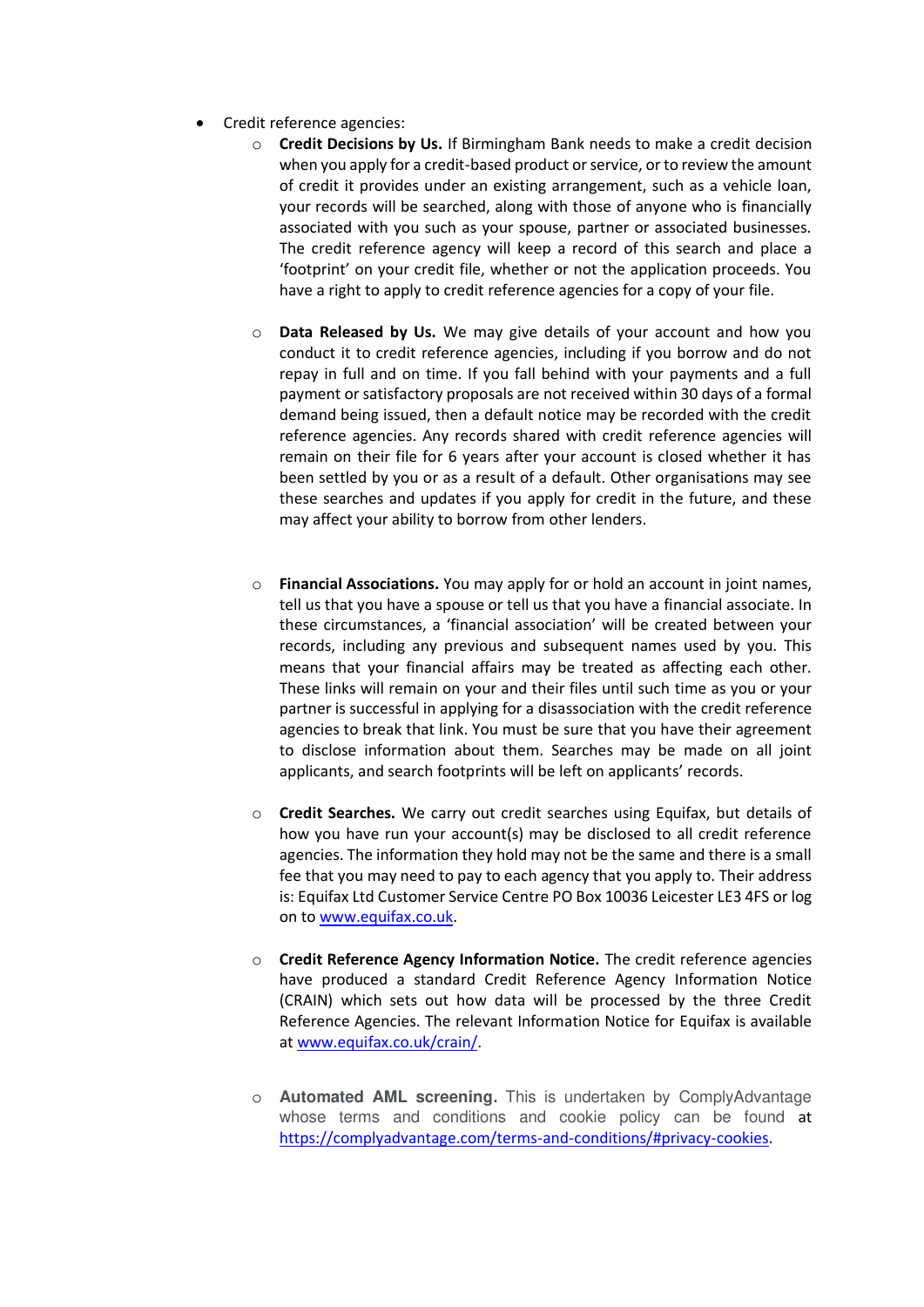- Fraud Prevention Agencies where your personal information is shared as needed to help detect fraud and money-laundering risks (providing there is proper reason for doing so). We or a fraud prevention agency may allow law enforcement agencies to access your personal information in order to support their duty to detect, investigate, prevent and prosecute crime. Fraud prevention agencies can keep personal information for different lengths of time and they can keep data up to six years if they find a risk of fraud or money-laundering.
- Contact, Financial and Transaction Data from providers of technical, payment and delivery services, such as credit reference agencies (*please see above*).
- Identity and Contact Data from data brokers or aggregators.
- Identity and Contact Data from publicly available sources such as Companies House and the Electoral Register based inside the UK.

# **What we do with the information we collect about you.**

We will only use your personal data when the law allows us to. Most commonly, the legal basis for us processing your personal information will be the following;

- because it is necessary to fulfil a contract that we have in place with you;
- where the processing is necessary for compliance with our legal obligations;
- where you have given us explicit consent; or
- for our legitimate business interests.

We use the personal data we collect about you to:

- Register you as a new customer.
- Undertake relevant anti-money laundering checks and fraud prevention checks.
- Process and deliver our products and service including to;
	- (a) manage payments, fees and charges,
	- (b) collect and recover money owed to us.
- Manage our relationship with you which will include;
	- (a) notifying you about changes to our terms or privacy policy,
	- (b) asking you to leave a review or take a survey.
- Enable you to partake in a prize draw, competition or complete a survey.
- Administer and protect our business and this website (including troubleshooting, data analysis, testing, system maintenance, support, reporting and hosting of data).
- Deliver relevant website content and advertisements to you, and measure or understand the effectiveness of the advertising we serve to you.
- Use data analytics to improve our website, products/services, marketing, customer relationships and experiences.
- Make suggestions and recommendations to you about goods or services that may be of interest to you.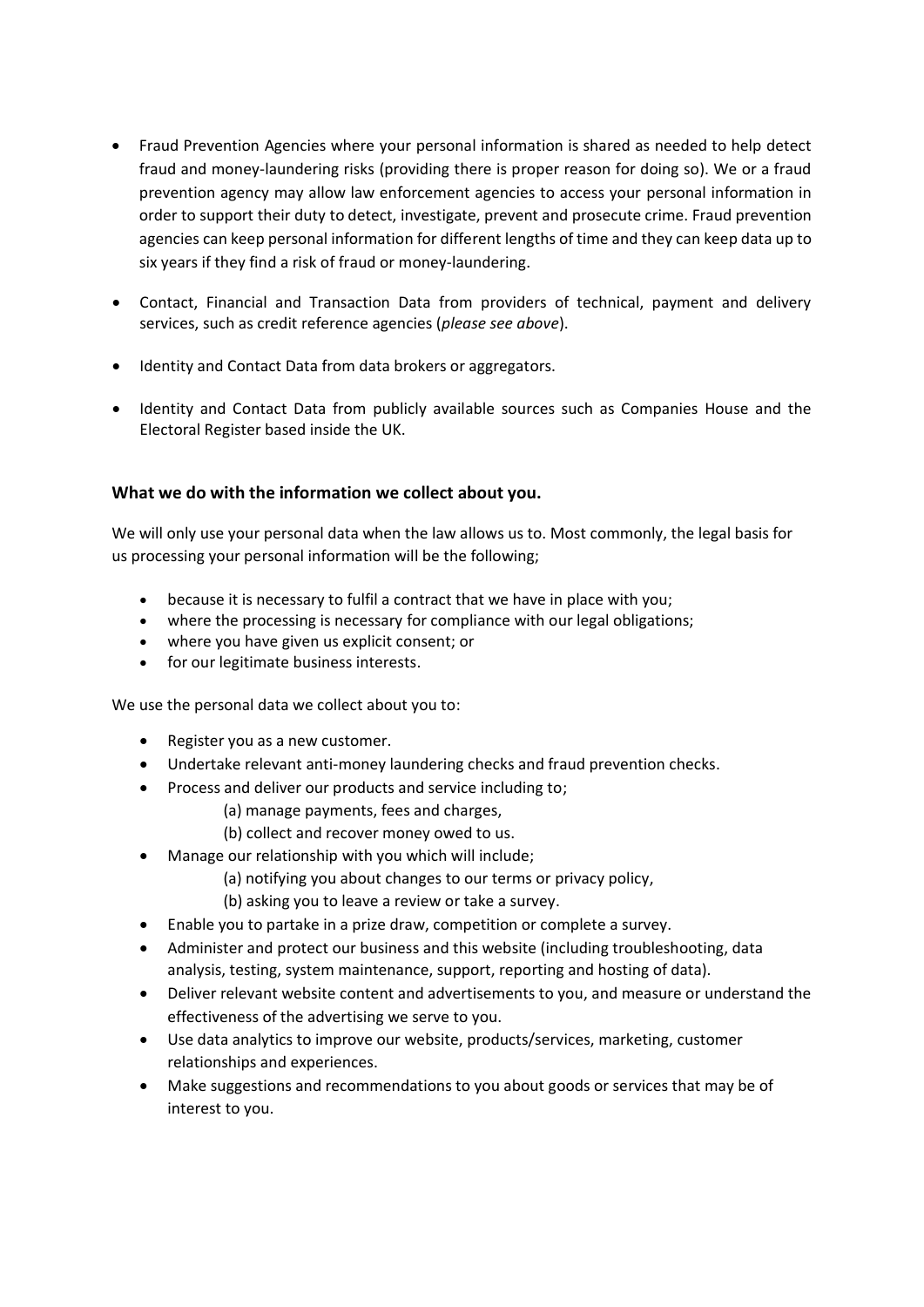### **Change of purpose**

We will only use your personal data for the purposes for which we collected it, unless we reasonably consider that we need to use it for another reason and that reason is compatible with the original purpose. If you wish to get an explanation as to how the processing for the new purpose is compatible with the original purpose, please contact us.

If we need to use your personal data for an unrelated purpose, we will notify you and we will explain the legal basis which allows us to do so.

Please note that we may process your personal data without notifying you or obtaining your consent, where this is required or permitted by law.

## **Marketing preferences**

We may use the following channels to provide you with information about our Services which could be of interest to you:

- Email
- Phone
- Post
- Text

You will receive marketing communications from us if you have requested information from us, or we have provided products or services to you, and you have not opted out of receiving that marketing. You have the right to opt out of receiving marketing communications or to amend your preferences including the communications channels at any time. You can do this by emailing [info@birminghambank.com p](mailto:info@birminghambank.com)lease note, if you opt out of, or amend your preferences, we may still contact you about service related issues such as where we make changes to our Services, our terms and conditions or this privacy policy.

Where you opt out of receiving these marketing messages, this will not apply to personal data provided to us as a result of a product/service that we provide to you, warranty registration, product/service experience or other transactions that are essential to our business operations.

We will never sell or disclose your personal information to third parties for marketing activities without your explicit consent.

## **How we store your personal information and how long we store it for**

We only store your personal information in the UK and do not send personal information outside the EEA.

We have put in place appropriate security measures to prevent your personal data from being accidentally lost, used or accessed in an unauthorised way, altered or disclosed. In addition, we limit access to your personal data to those employees, agents, contractors and other third parties who have a business need to know. They will only process your personal data on our instructions and they are subject to a duty of confidentiality.

We have put in place procedures to deal with any suspected personal data breach and will notify you and any applicable regulator of a breach where we are legally required to do so.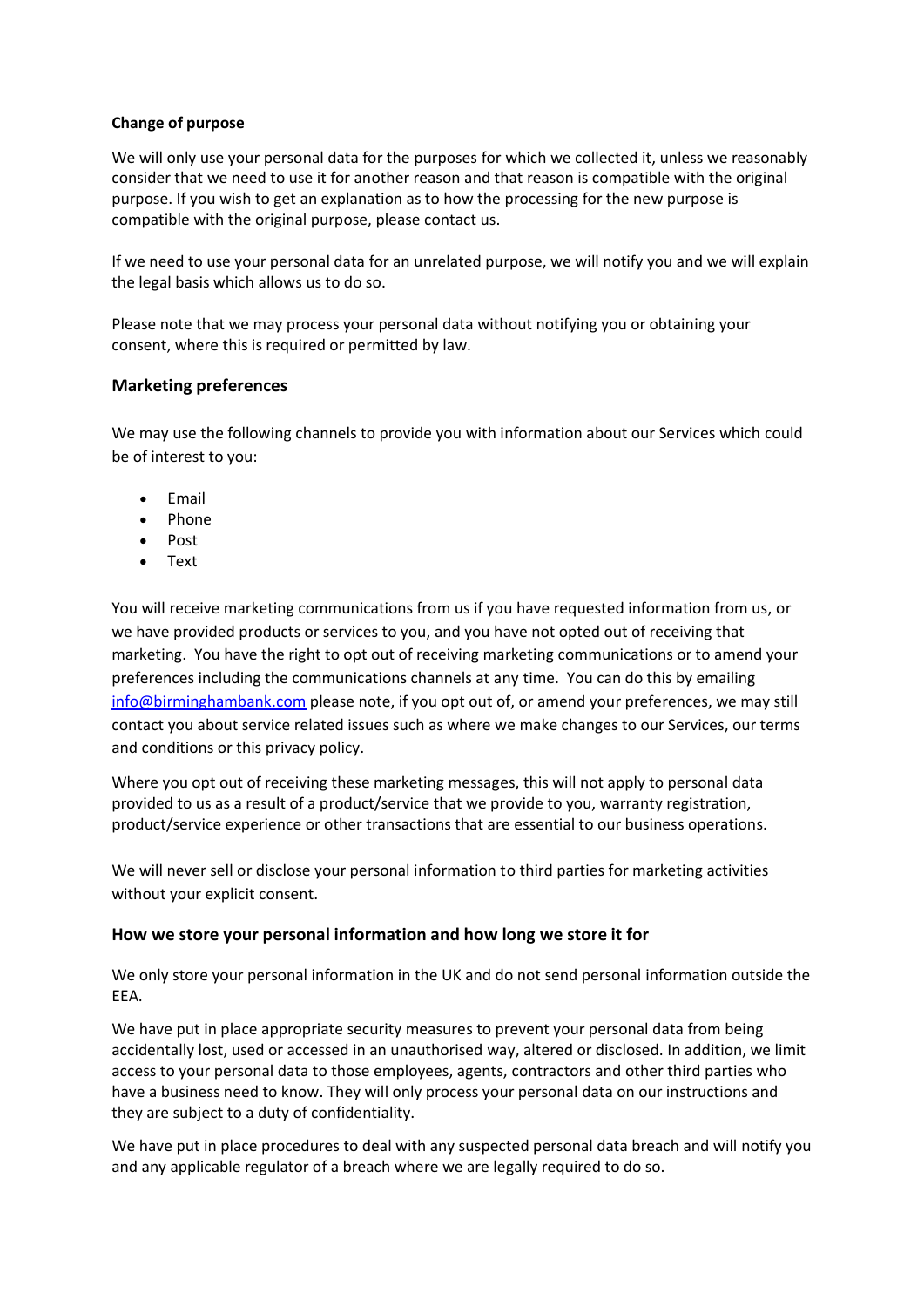We will only retain your personal data for as long as reasonably necessary to fulfil the purposes we collected it for, including for the purposes of satisfying any legal, regulatory, tax, accounting or reporting requirements. We may retain your personal data for a longer period in the event of a complaint or if we reasonably believe there is a prospect of litigation in respect to our relationship with you.

To determine the appropriate retention period for personal data, we consider the amount, nature and sensitivity of the personal data, the potential risk of harm from unauthorised use or disclosure of your personal data, the purposes for which we process your personal data and whether we can achieve those purposes through other means, and the applicable legal, regulatory, tax, accounting or other requirements.

By law we have to keep basic information about our customers (including Contact, Identity, Financial and Transaction Data) after they cease being customers for tax purposes. We will keep such data for seven years.

Where we have collected the personal information based on your consent and we have no other lawful basis to continue with that processing, if you subsequently withdraw your consent then we will stop processing that personal information and delete it. This will not affect the lawfulness of processing based on consent before its withdrawal.

## **Who we share your personal information with**

We may share your personal data with the parties set out below:

- Specific third parties such as:
	- HM Revenue & Customs, regulators and other authorities acting as processors or joint controllers based in the United Kingdom who require reporting of processing activities in certain circumstances.
	- Credit Reference Agencies acting as processors or controllers based in the United Kingdom who provide credit decisions and credit references to commercial organisations.
	- Fraud Prevention Agencies acting as processors or controllers based in the United Kingdom.
- Third parties to whom we may choose to sell, transfer or merge parts of our business or our assets. Alternatively, we may seek to acquire other businesses or merge with them. If a change happens to our business, then the new owners will become the data controllers and may use your personal data in the same way as set out in this privacy policy.
- **External Third Parties:** 
	- Service providers acting as processors based in the United Kingdom who provide IT and system administration services.
	- Professional advisers acting as processors or joint controllers including lawyers, auditors and insurers based in the United Kingdom who provide consultancy, legal, insurance and accounting services.
	- Customer management and fulfilment service providers so we can manage your transactions and deal with your account applications and amendments.
	- Payment service providers who provide services for sending and receiving payments.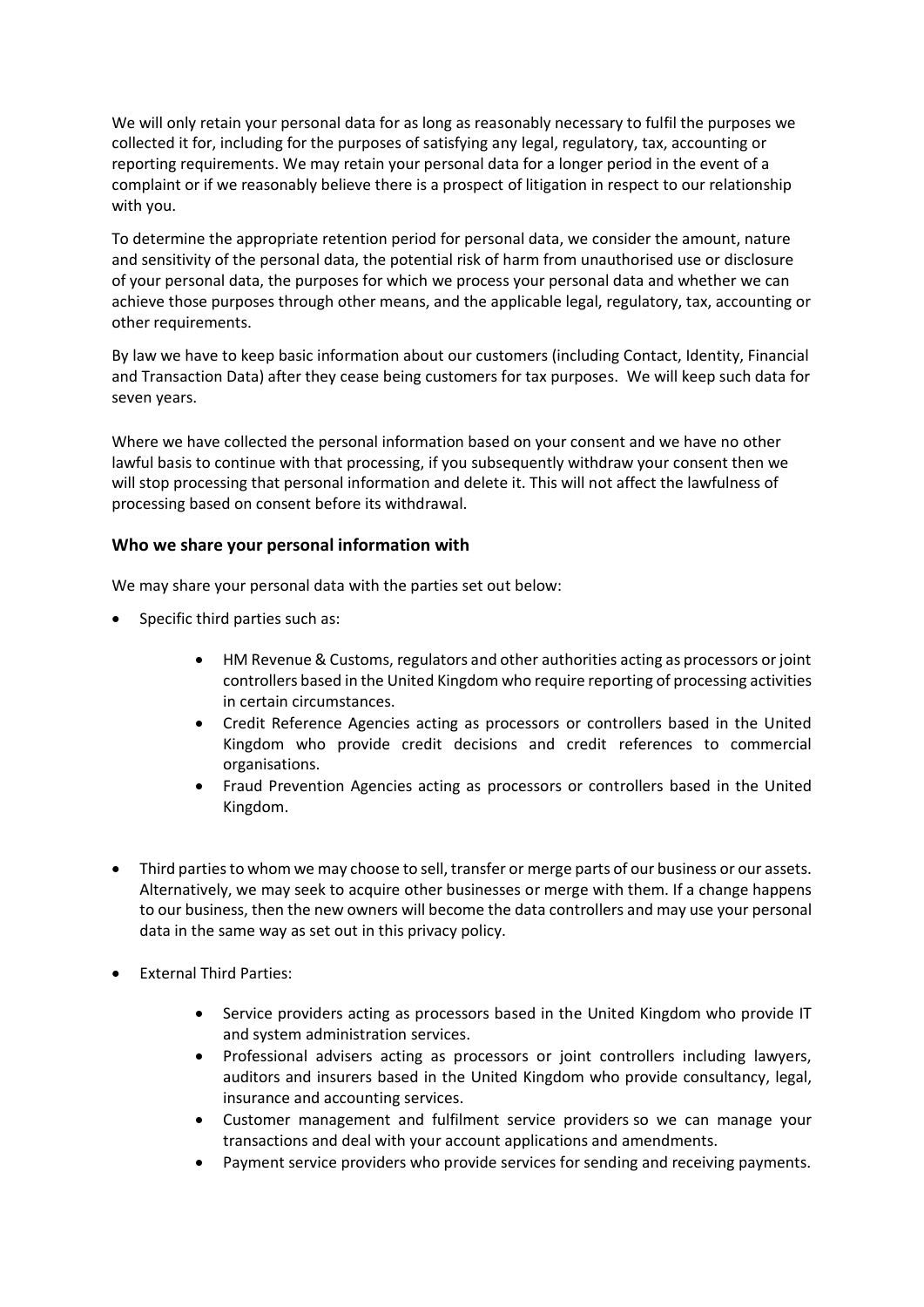We require all third parties to respect the security of your personal data and to treat it in accordance with the law. We do not allow our third-party service providers to use your personal data for their own purposes and only permit them to process your personal data for specified purposes and in accordance with our instructions.

## **Your Legal Rights**

You have the right to:

- Request access to your personal data (commonly known as a "data subject access request"). This enables you to receive a copy of the personal data we hold about you to check that it is correct and that we are lawfully processing it.
- Request correction of the personal data that we hold about you. This enables you to have any incomplete or inaccurate data we hold about you corrected, though we may need to verify the accuracy of the new data you provide to us.
- Request erasure of your personal data. This enables you to ask us to delete or remove personal data where there is no good reason for us continuing to process it. You also have the right to ask us to delete or remove your personal data where you have successfully exercised your right to object to processing (see below), where we may have processed your information unlawfully or where we are required to erase your personal data to comply with local law. Note, however, that we may not always be able to comply with your request of erasure for specific legal reasons which will be notified to you, if applicable, at the time of your request.
- Object to processing of your personal data where we are relying on a legitimate interest (or those of a third party), unless we can demonstrate that we have compelling legitimate grounds to process your information which override your rights and freedoms. In the case of direct marketing, you will always retain the right to object to processing.
- Request restriction of processing of your personal data. This enables you to ask us to suspend the processing of your personal data in the following scenarios:
	- o If you want us to establish the data's accuracy.
	- o Where our use of the data is unlawful but you do not want us to erase it.
	- o Where you need us to hold the data even if we no longer require it because you need it to establish, exercise or defend legal claims.
	- $\circ$  You have objected to our use of your data but we need to verify whether we have overriding legitimate grounds to use it.
- Request the transfer of your personal data to you or to a third party. We will provide to you, or a third party you have chosen, your personal data in a structured, commonly used, machinereadable format. Note that this right only applies to automated information which you initially provided consent for us to use, or where we used the information to perform a contract with you.
- Withdraw consent at any time where we are relying on consent to process your personal data. This will not affect the lawfulness of any processing carried out before you withdraw your consent. If you withdraw your consent, we may not be able to provide certain products or services to you. We will advise you if this is the case at the time you withdraw your consent.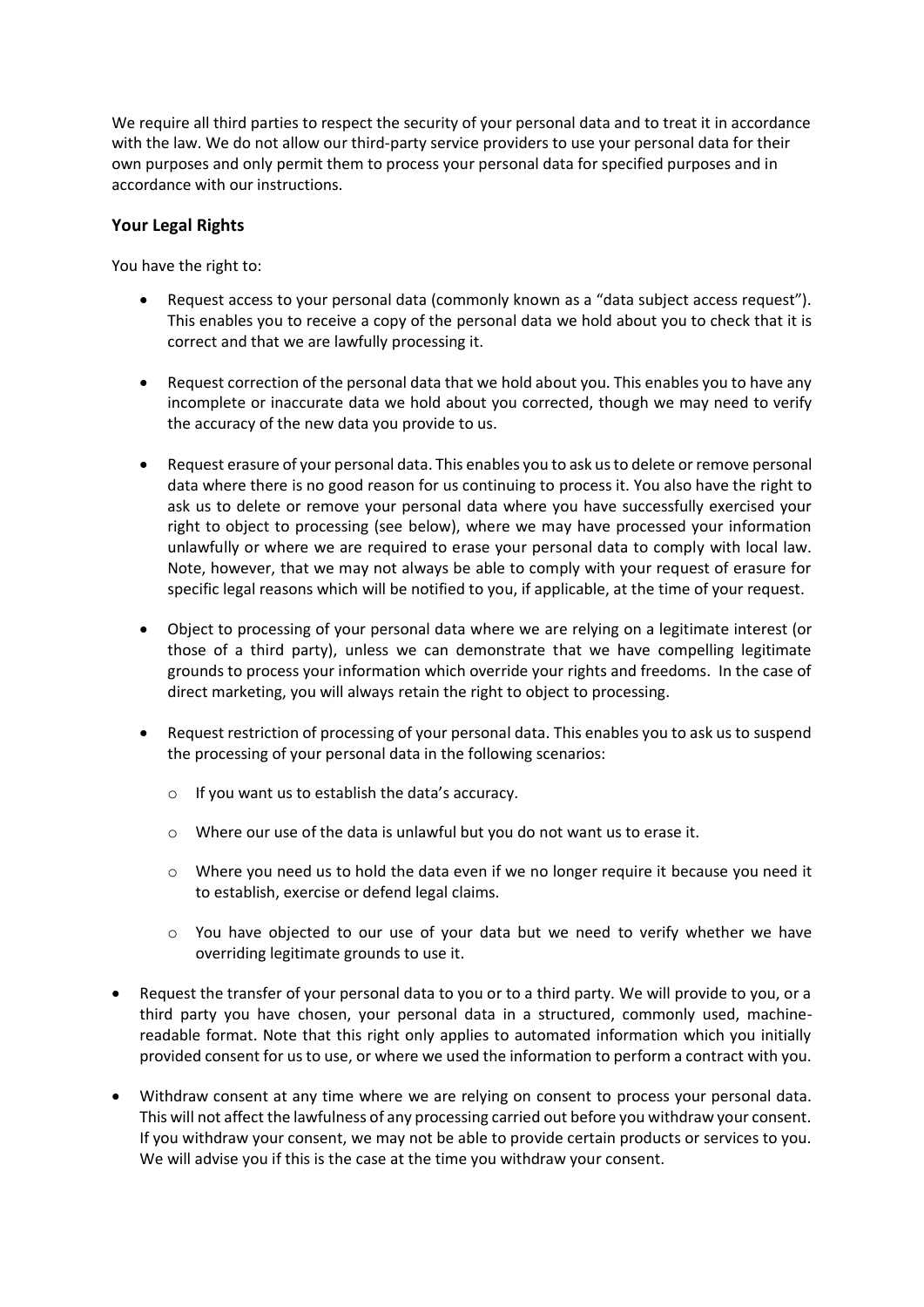If you decide to exercise you rights:

- We aim to respond to all legitimate requests within one month. Occasionally it could take us longer than a month if your request is particularly complex or you have made a number of requests. In this case, we will notify you and keep you updated.
- You will not usually have to pay a fee to access your personal data (or to exercise any of the other rights). However, we may charge a reasonable fee if your request is clearly unfounded, repetitive or excessive. Alternatively, we could refuse to comply with your request in these circumstances.
- We may need to request specific information from you to help us confirm your identity and ensure your right to access your personal data (or to exercise any of your other rights). This is a security measure to ensure that personal data is not disclosed to any person who has no right to receive it. We may also contact you to ask you for further information in relation to your request to speed up our response.

## **Links to other sites**

This website may include links to third-party websites, plug-ins and applications. Clicking on those links or enabling those connections may allow third parties to collect or share data about you. We do not control these third-party websites and are not responsible for their privacy policies.

The Bank does not accept any responsibility for the content, accuracy, privacy practices and performance of such sites. Any comments or queries in relation to such linked sites should be directed to the owner of those sites. When you leave our website, we encourage you to read the privacy policy of every website you visit.

### **Changes to our privacy policy**

We may update this privacy policy from time to time. If we make changes, we will notify you by posting a notice on our website and, where appropriate, sending you a notification.

It is important that the personal data we hold about you is accurate and current. Please keep us informed if your personal data changes during your relationship with us

### **Glossary**

### **Browser**

A web browser is an application used to access and view websites. Common web browsers include Microsoft Edge, Internet Explorer, and Google Chrome. A **plug-in** is a piece of software that manages Internet content that a browser is not designed to process. Examples include Adobe Acrobat, Adobe Flash and Java.

### **Cookies**

Cookies are small text files that are stored on your computer or mobile device when you visit a website or use an App. All websites use them. Some cookies are deleted when you close your browser. These are 'session' cookies. Others remain on your computer or device until they expire or are deleted. These are 'persistent' cookies. For more information about the cookies we use, please see [LINK TO COOKIE POLICY]